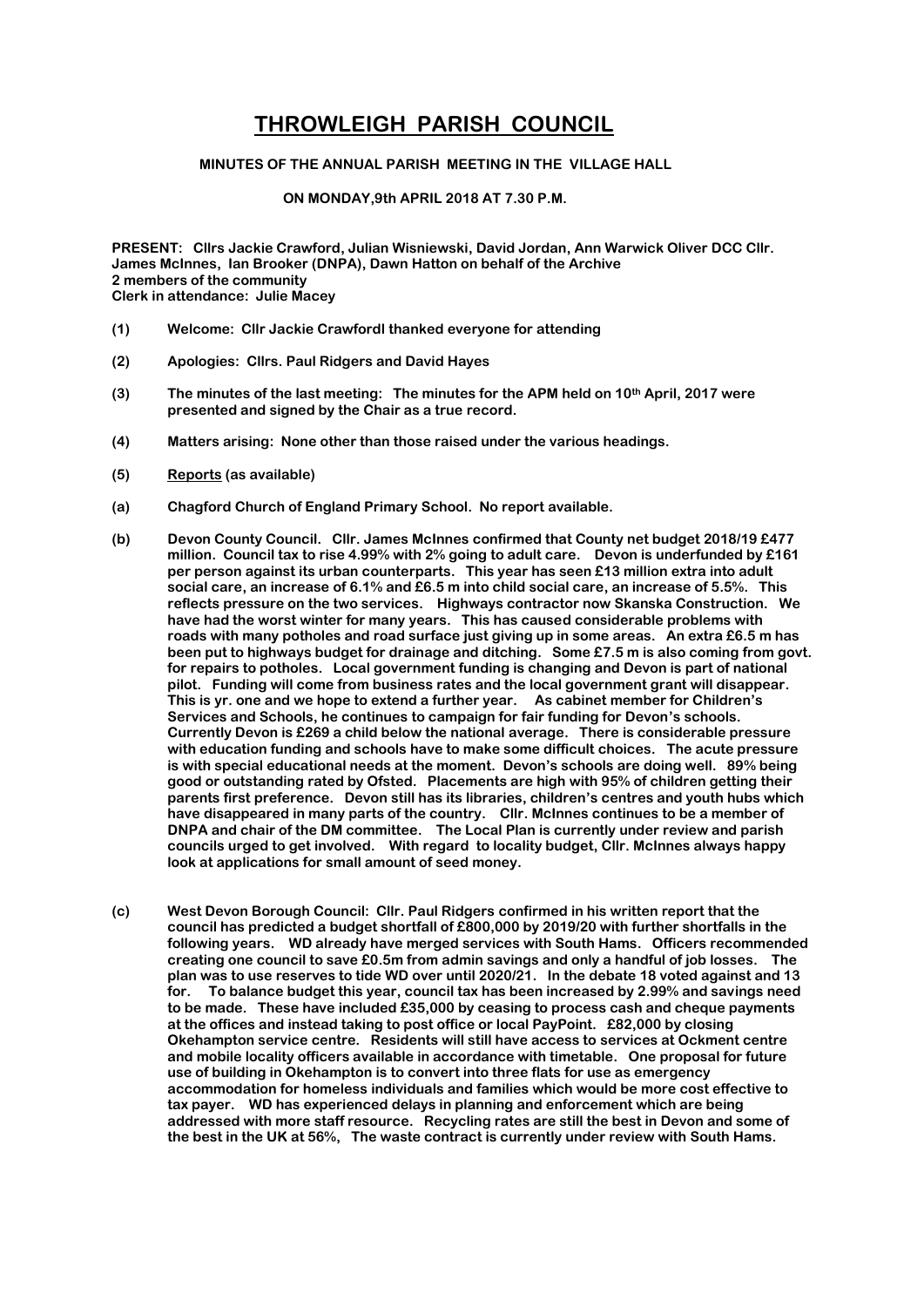- **(d) Dartmoor National Park Authority: Ian Brooker confirmed that the Moor Otters project had been a great success and has raised a net income of £60,000. The funds are being used to further the Junior ranger programme including a youth ranger scheme, erosion repairs to Moorland paths and to control non-native invasive plans such as Skunk Cabbage and Himalayan Balsam. Other income generation will include extenson of car parking charges involving places like Haytor, Postbridge and Meldon Reservoir with £1 Per car for up to 3 hrs and £2 per car over this. Diversion of Footpath 9 has been competed and the stile replaced with a self-closing gate at landowner's expense. Ian thanked Bob Haworth who has contined to give many hours of his time to keep path network open and useable in the parish and to help manage use of the common. Bob Haworth and other volunteers continue to help with the work on the common removing invasive gorse and improve grazing and other volunteers are encouraged to take part and are always welcome. Skunk Cabbage was found on the common near Pykes Meadow but thanks to the timely intervention of Steve Pocock who offered his services free of charge, the plants were successfully sprayed last year and source of plant also dealt with. It has also been good to support the village pond clearance in the autumn and to share the friendly banter that takes place as well as the customary food.**
- **(e) Police: Extract taken from Eastern Links Committee Meeting: Insp. Mark Rowland. Volume of recorded crime still increasing over last 12 months particularly violent crime. This is partly due to changes in recording data. February onwards should see the figures evening out. The most recent months show a reduction. Violent crime figures are on the increase, this section includes social media bullying which accounts for a high volume. PCSO resource is reducing nationally including West Devon. Okehampton now only has 1.5. It was noted an issue with vandalism in North Tawton before Christmas was dealt with effectively by PCSO. Drug related crimes are modest over the area although it is becoming an increasing problem in the larger towns such as Okehampton and Tavistock. Facebook and Twitter pages are very informative for all the community. More details of crime statistics can be found on Devon and Cornwall police website.**
- **(g) The Archive: Most stated aims for the "Moor than Meets the Eye" Parishscapes project for which grant of £10,000 received have been completed. The overall aim of which has been to make the contents of the archive more accessible to the community. A website has been established [www.throwleigharchive.org.](http://www.throwleigharchive.org/) A two part presentation has been created – The Story of a Traditional Dartmoor Village. The first part was presented in March 2017 and the second part Colonel Heath's Hut In March 2018 which gave the history of Throwleigh Village hall in the early post war years. Most of the information came from the archive and a historical film. All performances were sold out. Significant income has been generated for the benefit of the community. A large cast and supporting crew of over 40 people aged 9 to 89 volunteered time every Sunday afternoon. The grant received enabled the relocation of the archive to the committee room in the village hall. Considerable works has been carried out largely by volunteers from the village. Storage facilities and amenities have been improved and a dehumidifier added. Work is to continue on indexing and cataloguing the archive before It can be accessed by the public. Dave Hatton expended a great deal of time, expertise and energy and skills not only on the Parishscapes project but also as treasurer and committee member of the archive for 14 years. He will be sadly missed. Lydia Nolan has been appointed as the new treasurer and welcomed Tich Scott on the committee. The archive would welcome other helpers who are interested in preserving the heritage of the parish that we are so lucky to be part of.**
- **(h) Friends of Throwleigh Church. This is a charitable organisation founded in 2010. Its aims are to raise funds towards the maintenance and preservation of the church. We had a successful year increasing funds by £3,735 to current level of £11,951. The increase being split 50/50 between donations and fund raising events, mainly concerts. Two folk concerts were held with lower attendance than previous years. However coffee morning in Chagford was very successful. Two choral concerts also took place and a major contributor was Michael Paget with his twice yearly Renaissance Music concert. More events are scheduled for the coming year which will be advertised in local newspapers, parish magazine etc. Expenditure was kept to a minimum with £250 being spent on a new dehumidifier.**
- **(i) Parish Council: Cllr. Crawford confirmed that the parish council had seen some changes in the year with Jon Bell resigning from the council as he moved away from the area. He was Replaced by David Hayes who was co-opted onto the council. Sadly in January we also lost Dave Hatton, a great shock to the whole community. His post has not yet been filled. As usual the council continues with various planning applications with visits to sites when**